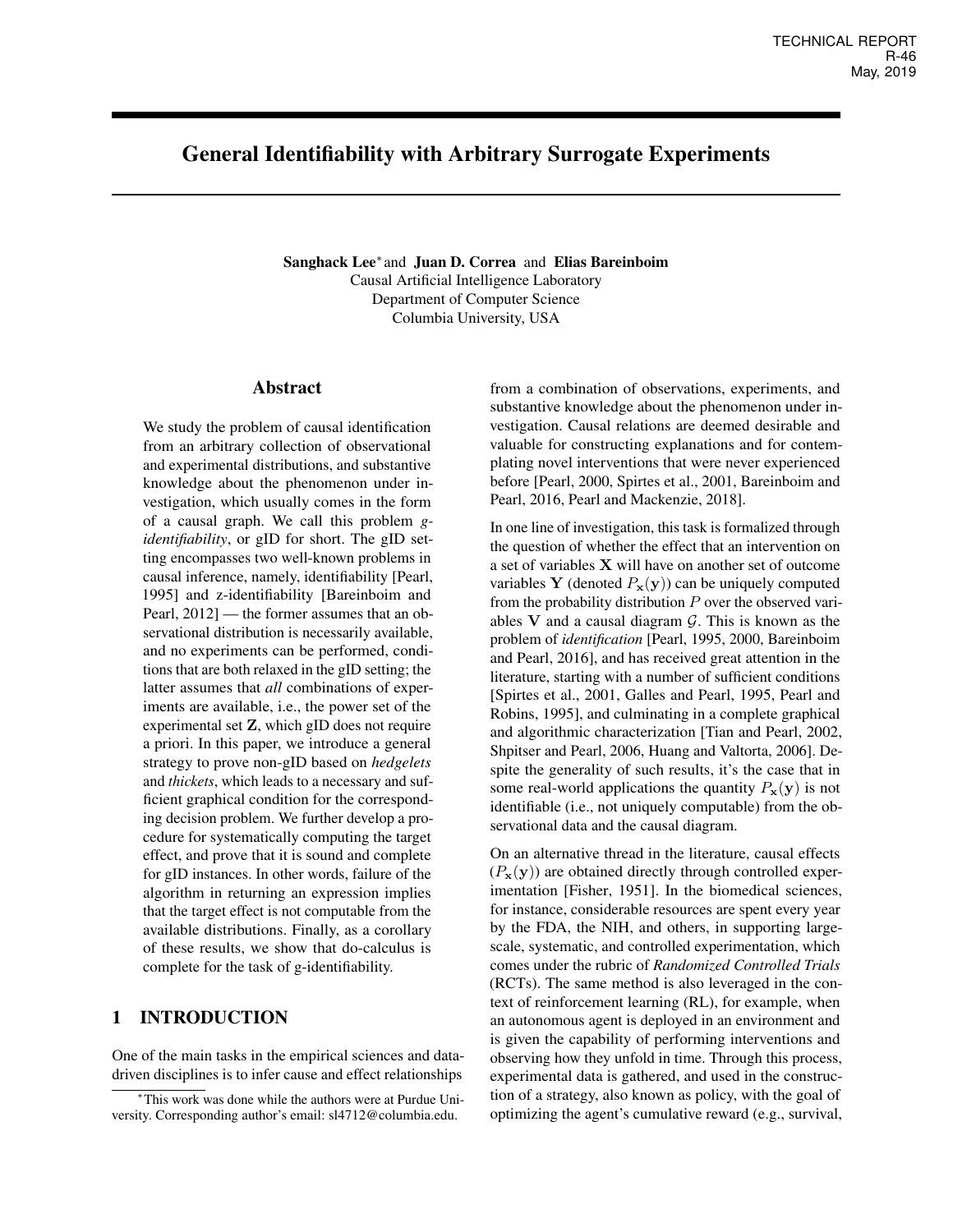profitability, happiness). Despite all the inferential power entailed by this approach, there are real-world settings where controlling the variables in  $X$  is not feasible, possibly due to economical, technical, or ethical constraints.

In this paper, we note that these two approaches can be seen as extremes in a spectrum of possible research designs, which can be combined to solve very natural, albeit non-trivial, causal inference problems. In fact, this generalized setting has been investigated in the literature under the rubric of *z-identifiability* (zID, for short) [Bareinboim and Pearl, 2012].<sup>1</sup> Formally, zID asks whether  $P_x(y)$ can be uniquely computed from the combination of the observational distribution  $P(V)$  and the experimental distributions  $P_{\mathbf{z}'}(\mathbf{V})$ , for all  $\mathbf{Z}' \subseteq \mathbf{Z}$ , for some  $\mathbf{Z} \subseteq \mathbf{V}$ . We highlight two critical assumptions underlying this setting. First, note that it may be challenging to intervene on some of the subsets of the variables, which means that the original zID assumption that experiments over *all* subsets of Z are available may not be attainable in some realworld applications; e.g., for  $\mathbf{Z} = \{Z_1, Z_2\}$ , zID assumes that experimental data over  $\{\{\}, \{Z_1\}, \{Z_2\}, \{Z_1, Z_2\}\}\$ are available. Second, zID assumes that the observational distribution (null intervention) is always available, which, while attainable in many settings, may be hard to measure in others. For instance, when a RL agent has to act in an environment where no behavior policy exists. For concreteness, we discuss below two applications where these assumptions are shown to be too stringent.

Example 1. (Drug-drug interactions) Consider the causal graphs in Fig. 1, where Y represents *cardiovascu*lar disease, W blood pressure,  $X_1$  taking an *antihypertensive* drug, and  $X_2$  the use of an *anti-diabetic* drug. While it's currently understood that diabetes and hypertension do not affect each other (no direct link between them), it's common for patients with type 2 diabetes to be susceptible to hypertension, since both conditions share important confounding factors (graphically encoded through the bidirected arrows) [Ferrannini and Cushman, 2012]. The goal of the analysis is to assess the effect of prescribing a treatment for both conditions on the risk of developing cardiovascular diseases,  $P_{x_1,x_2}(y)$ . There are two RCTs that separately control for  $X_1$  and  $X_2$ , which means that  $P_{x_1}(\mathbf{V})$  and  $P_{x_2}(\mathbf{V})$  are available. These distributions do not satisfy the requirements of zID, which expects all combinations of experiments, including  $P_{x_1,x_2}(\mathbf{V})$  itself, the very target of the analysis. It turns out that for the models in Figs. 1a- b,  $P_{x_1,x_2}(y) = \sum_{w} P_{x_2}(y|w) P_{x_1}(w)$ , which means that the experimental studies suffice to identify the



Figure 1:  $P_{x_1,x_2}(y)$  can be identified from  $P_{x_1}(\mathbf{V})$  and  $P_{x_2}(\mathbf{V})$  in (a) and (b), but not in (c) and (d). Differences among the causal diagrams are highlighted in red.

joint effect. The same effect is not identifiable in Figs. 1cd (for further details, see Appendix A.1).  $\Box$ 

Example 2. (Multivariate testing (MVT)) The causal graphs in Fig. 2 represent simplified models of a largescale experimentation platform of a hypothetical Internet company. There,  $X_1, X_2$  represent a set of features, and  $Y_1, Y_2$  different outcome variables (e.g., click-through rates, users' happiness). The various teams perform online experiments varying a diverse set of features at the same time, and then track the changes in the different outcome variables. This procedure is known as multivariate testing (MVT), which generalizes A/B testing. In practice, MVT allows the company to estimate the joint experimental distribution  $P_{x_1,x_2}(\mathbf{V})$ . The goal is to identify the impact of changes in individual features, say  $P_{x_1}(y_1)$  and  $P_{x_2}(y_2)$ , so that the teams can be rewarded based on their specific contributions. In Fig. 2a, given experiments performed simultaneously,  $P_{x_1,x_2}(\mathbf{y})$ , each of the team's announced outcomes can be obtained as  $P_{x_1}(y_1) = P_{x_1,x_2}(y_1)$  and  $P_{x_2}(y_2) = P_{x_1,x_2}(y_2)$ . On the other hand, the individual effects are not identifiable from  $P_{x_1,x_2}(\mathbf{y})$  in Fig. 2b and c (for more details, see Appendix A.1).  $\Box$ 

Our goal in this paper is to explicate the conditions under which inferences as the ones discussed above are licensed from first principles. More broadly, we investigate the problem of general identification of causal effects from an arbitrary combination of observational and experimental distributions, and substantive knowledge specified in the form of a causal graph, which we call g-identification (for short, gID). Specifically, our contributions are as follows: 1. We prove a necessary and sufficient graphical condition for gID, which follows from two new graphical constructions called *hedgelets* and *thickets*. These structures constitute flexible and general building blocks that are helpful to understand and characterize general identification problems (Sec. 3); 2. Leveraging these results, we develop a sound and complete algorithm that returns any expression derivable from an arbitrary collection of observations and experiments. As a corollary, we prove that do-calculus is complete for g-identification (Sec. 4).

<sup>&</sup>lt;sup>1</sup>This problem can be seen as closely related to the nonparametric version of instrumental variables (IVs), but for when the combination of both observational and experimental data is available. By and large, but not exclusively, the literature on IVs is mostly focused on some parametric settings.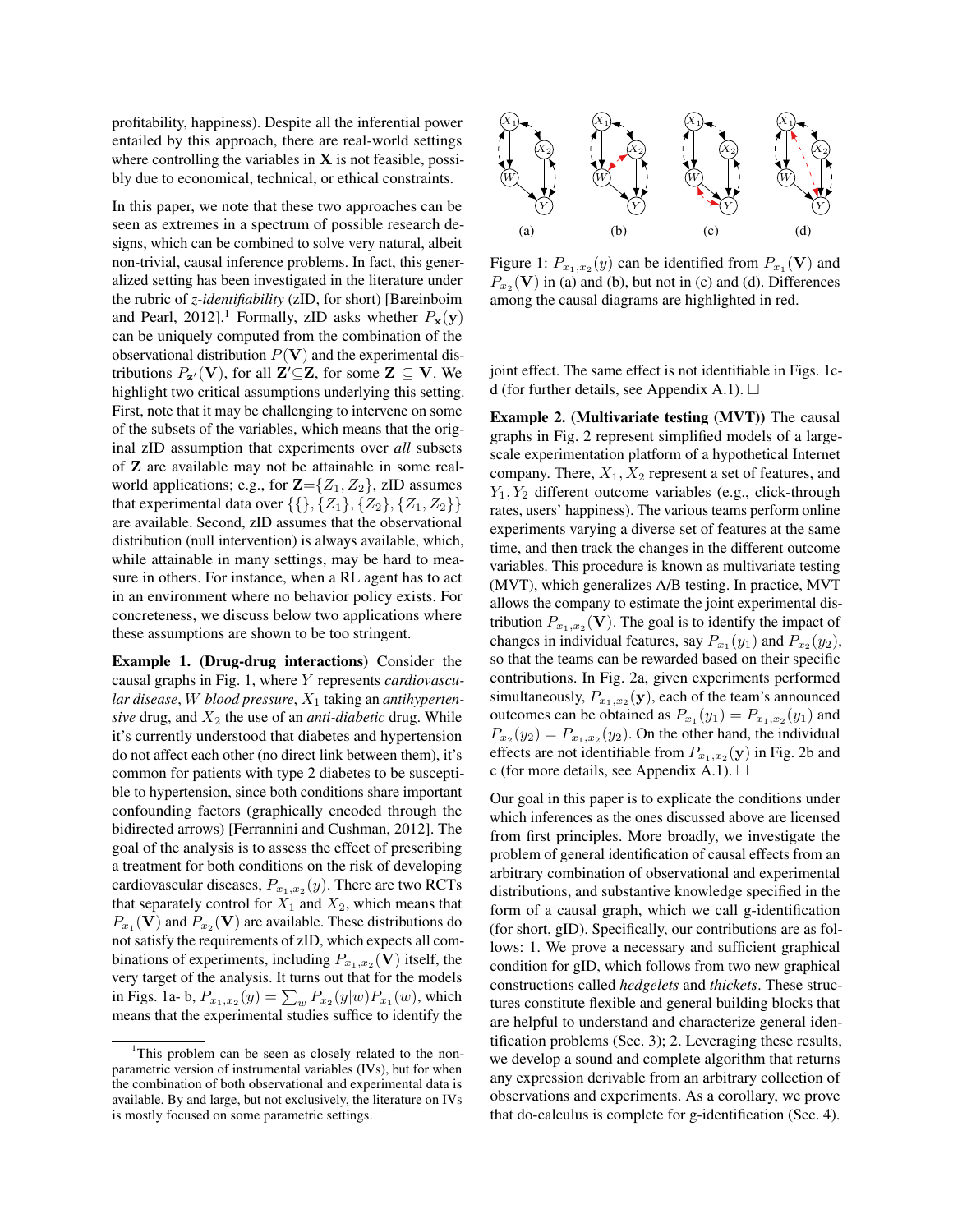### 2 PRELIMINARIES

We denote variables by capital letters,  $X$ , and values by small letters,  $x$ . Bold letters,  $X$  or  $x$ , represent sets of variables or values. The domain of a variable  $X$  is denoted by  $\mathfrak{X}_X$ . Two values x and z are said to be consistent if they share the common values for  $X \cap Z$ . We also denote by  $x \setminus Z$  the value of  $X \setminus Z$  consistent with x. We assume that domain of every variable is finite.

Our analysis heavily relies on causal graphs, which we often assign a calligraphic letter, e.g.,  $G$ ,  $F$ , or  $H$ . We denote by  $V(\mathcal{H})$  the set of vertices (i.e., variables) in a graph  $H$ . A vertex-induced subgraph is denoted by brackets, e.g.,  $\mathcal{G}[\mathbf{W}]$ , which includes W and the edges among its elements. We define  $\mathcal{G} \setminus \mathbf{X}$  as  $\mathcal{G}[\mathbf{V}(\mathcal{G}) \setminus \mathbf{X}]$ . A root set of a graph is a set of variables that does not have outgoing edges. We use kinship notation for graphical relationships such as parents, children, descendants, and ancestors of a set of variables. For example, the set of parents of  $X$  in  $G$ is denoted by  $pa(\mathbf{X})_{\mathcal{G}} := \bigcup_{X \in \mathbf{X}} pa(X)_{\mathcal{G}}$ . Similarly, we define  $ch$ , de, and an. Written as  $Pa$ ,  $Ch$ ,  $De$ , and  $An$ (i.e., capitalized), the argument is included as well, e.g.,  $De(X)_{\mathcal{G}} := de(X)_{\mathcal{G}} \cup X$ . We denote by  $\pi$  a topological ordering of vertices in  $\mathcal{G}$ , and  $\mathbf{V}_{\boldsymbol{\pi}}^{(i-1)}$  to be the set of observable variables preceding  $V_i$  in  $\pi$ . A path consisting of only bidirected edges is called a bidirected path.

We use Structural Causal Models (SCMs) [Pearl, 2000] as our basic semantical framework. An SCM M is a 4 tuple  $\langle \mathbf{U}, \mathbf{V}, \mathbf{F}, P(\mathbf{U}) \rangle$ , where U is a set of exogenous variables;  $V$  is a set of endogenous variables;  $F$  is a set of functions  $\{f_V\}_{V \in \mathbf{V}}$ , which determines the value of a variable, e.g.,  $v \leftarrow f_V(\mathbf{pa}_V, \mathbf{u}^V)$  is a function with  $\mathbf{PA}^V \subseteq \mathbf{V} \backslash \{V\}$  and  $\mathbf{U}^V \subseteq \mathbf{U}$ ; and  $P(\mathbf{U})$  is a joint probability distribution over U. A SCM  $M$  induces a causal graph  $G$  (also called a semi-Markovian graph) where V is a set of vertices, directed edges are formed satisfying  $\mathbf{PA}^{V} = pa(V)g$ , and each bidirected edge corresponds to an unobserved confounder between two variables, that is,  $V_i \leftrightarrow V_j$  if  $\mathbf{U}^i \cap \mathbf{U}^j \neq \emptyset$ . Interventions are defined through an operator called  $do(X = x)$ , which sets the intervened variables **X** to specific values  $x \in \mathfrak{X}_X$ . Given a model M, an intervention  $do(X = x)$  induces a submodel  $\mathcal{M}_{\mathbf{x}}$ , where  $f_X$  of **F** is replaced by  $f_X = x$  for every  $X \in \mathbf{X}$  where x is consistent with x. This submodel  $\mathcal{M}_{\mathbf{x}}$  induces a causal graph  $\mathcal{G}_{\overline{\mathbf{x}}}$ , which reads as  $\mathcal{G}$ with edges onto any of X removed.

We now revisit some key notions for deciding identifiability developed in the context of non-experimental settings. First, we define a special type of cluster of variables called *confounded components* [Tian and Pearl, 2002].

**Definition 1** (C-component). Let  $\mathcal G$  be a semi-Markovian graph such that a subset of its bidirected arcs forms a span-



Figure 2: Given experiments available on  $\{X_1, X_2\}$ , both causal distributions  $P_{x_1}(y_1)$  and  $P_{x_2}(y_2)$  are identifiable in (a), but  $P_{x_2}(y_2)$  is not identifiable in (b) and (c). In all cases,  $P_{x_1}(y_2)$  and  $P_{x_2}(y_1)$  are not identifiable.

ning tree over all vertices in  $G$ . Then  $G$  is a c-component.

Given a semi-Markovian graph  $G$  over a set of variables V, there exists a unique partition such that each subgraph is a maximal c-component. We denote by  $\mathcal{C}(\mathcal{G})$  the set of c-components that partitions the vertices in  $G$ , so that  $\mathcal{C}(\mathcal{G}) = {\mathbf \{W}_i\}_{i=1}^k$  implies that  $\mathcal{G}[\mathbf{W}_i]$  is a c-component, for each  $W_i \subseteq V$ , and there is no bidirected edge between  $W_i$  and  $W_j$  in G for  $i \neq j$ . Armed with this definition, we build towards the hedge with the following notion adapted from [Shpitser and Pearl, 2006].

**Definition 2** (C-forest). A semi-Markovian graph  $G$  with root set R is said to be an R-rooted c-forest if  $G$  is a c-component with a minimal number of edges.

The minimality with respect to the number of edges guarantees that every vertex not in the root set of a c-forest has one child and its bidirected edges form exactly a spanning tree. We are now ready to define a hedge as follows.

Definition 3 (Hedge). A hedge is a pair of R-rooted cforests  $\langle \mathcal{F}, \mathcal{F}' \rangle$  such that  $\mathcal{F}' \subseteq \mathcal{F}$ .

To realize the connection between definitions, note that given disjoint sets  $X, Y \subset V$ , if  $R \subseteq An(Y)_{\mathcal{G}_X}, \mathcal{F} \cap$  $X \neq \emptyset$ , and  $\mathcal{F}' \cap X = \emptyset$ , Def. 3 reduces to the original definition. The existence of such structure precludes the identifiability of  $P_x(y)$  from  $P(V)$  [Shpitser and Pearl, 2006]. Moreover, as it will become evident throughout this paper, tying a hedge to a particular effect constrains its use in tasks other than classic identification. In the new treatment pursued in this paper, we separate a hedge as a graphical structure itself from its use as a witness of the non-identifiability of a specific causal distribution. We say that the new hedge structure  $\langle \mathcal{F}, \mathcal{F}' \rangle$  is *formed for*  $P_{\mathbf{x}}(\mathbf{y})$ in  $G$  (i.e.,  $G$  has the hedge structure as a subgraph relative to  $X$  and  $Y$ ) whenever referring to the original semantics, i.e., regarding the non-identifiability of  $P_x(y)$ .

Further, we'll distinguish two parts of a hedge  $\langle F, F' \rangle$ : the 'top' part, denoted by  $\mathcal{F}'' = \mathcal{F} \setminus \mathbf{V}(\mathcal{F}')$ , and the 'bottom' part, which is  $\mathcal{F}'$ . When the top is empty (i.e.,  $\mathcal{F} = \mathcal{F}'$ , we will call this hedge *degenerate*.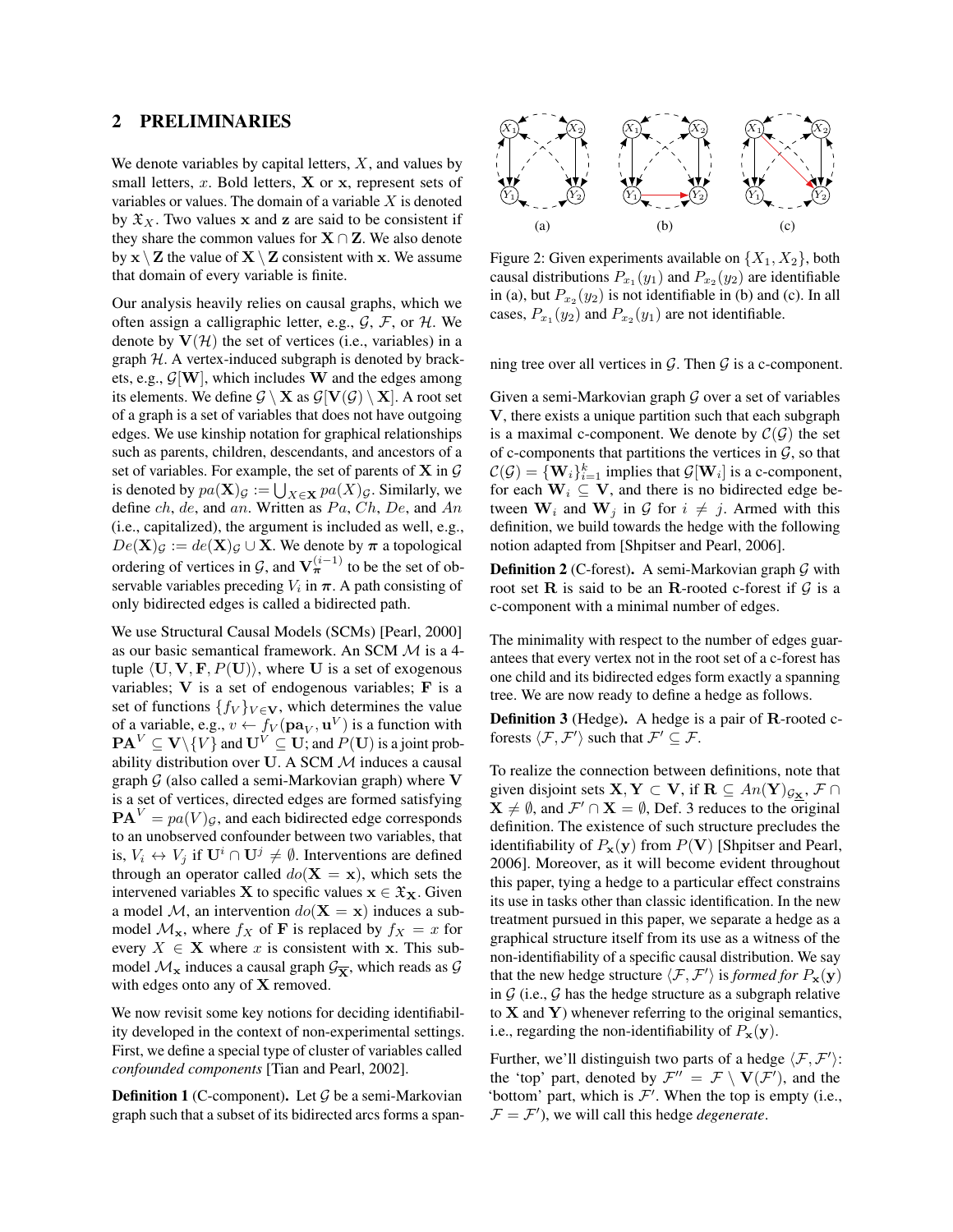## 3 G-IDENTIFIABILITY

We first introduce a new task that formalizes and generalizes the identifiability and z-identifiability settings by allowing a more flexible input consisting of any combination of observational and experimental distributions.

**Definition 4** (g-Identifiability). Let  $X$ ,  $Y$  be disjoint sets of variables,  $\mathbb{Z} = {\mathbf{Z}_i}_{i=1}^m$  be a collection of sets of variables, and let G be a causal diagram.  $P_x(y)$  is said to be g-identifiable from  $\mathbb Z$  in  $\mathcal G$ , if  $P_{\mathbf x}(\mathbf y)$  is uniquely computable from distributions  $\{P(\mathbf{V} \mid \textit{do}(\mathbf{z}))\}_{\mathbf{Z}\in\mathbb{Z},\mathbf{z}\in\mathfrak{X}_{\mathbf{Z}}}$  in any causal model which induces G.

A traditional and pervasive assumption made throughout the identification literature is that a probability distribution describing the natural state of the system is available, that is,  $P(V)$ . In the setting defined above, such distribution is not a priori required unless the empty set is explicitly included in  $Z$ . The following statement can be shown based on the definition of g-identifiability:

**Lemma 1.** Let **X**, **Y** be disjoint sets of variables,  $\mathbb{Z} =$  $\{ \mathbf{Z}_i \}_{i=1}^m$  be a collection of sets of variables, and let  $\mathcal G$  be *a causal diagram.*  $P_x(y)$  *is not g-identifiable from*  $\mathbb Z$  *in*  $\mathcal G$ *if there exist two causal models*  $M_1$  *and*  $M_2$  *compatible* with G such that  $P_{\mathbf{z}}^1(\mathbf{v}) = P_{\mathbf{z}}^2(\mathbf{v})$  for all  $\mathbf{Z} \in \mathbb{Z}, \mathbf{z} \in \mathfrak{X}_{\mathbf{Z}}$ , but  $P^1_{\mathbf{x}}(\mathbf{y}) \neq P^2_{\mathbf{x}}(\mathbf{y})$ .

*Proof.* The inequality eliminates the possibility of the existence of a function from available experimental distributions to  $P_{\mathbf{x}}(\mathbf{y})$  given  $\mathcal{G}$ .  $\Box$ 

Even though this statement formally characterizes nong-identifiability of a certain data collection, it does not provide any insight on how to determine if such pair of models exists, or how to construct them when a given instance is not g-identifiable. If not ambiguous, we omit the prefix g- and use the term identifiability to convey its non-technical generic meaning.

### HEDGELETS AND THICKETS

When considering multiple experimental distributions as inputs, a graphical structure that might be able to witness the non-g-identifiability has to account for all available experiments. To deal with the complexity added by a broader input, we introduce *hedgelets*, a unique decomposition of a hedge. Based on this decomposition, we will demonstrate a new way of proving non-identifiability, in the context of the more general task of g-identifiability. We define how to obtain the set of hedgelets associated with any given hedge  $\langle \mathcal{F}, \mathcal{F}' \rangle$ .

Definition 5 (hedgelet decomposition). The hedgelet decomposition of a hedge  $\langle F, \mathcal{F}' \rangle$  is the collection of



Figure 3: Hedgelet decomposition of hedges and a thicket (color coded in blue and red with purple for shared elements). Each of (a) and (b) is a hedge formed for  $P_{\bf r}({\bf x})$  or a thicket with respect to  $\mathbb{Z} = \{\{X_1\}, \{X_2\}\}\$  while (c) is not a hedge but a thicket. The hedge  $\langle \mathcal{F}, \mathcal{F}' \rangle$  in (d) is decomposed into (e)  $\mathcal{F}(\lbrace T_2, T_3, T_5, T_6 \rbrace)$  (f)  $\mathcal{F}(\lbrace T_1, T_4 \rbrace)$ .

hedgelets  $\{\mathcal{F}(\mathbf{W})\}_{\mathbf{W}\in\mathcal{C}(\mathcal{F}'')}$  where each hedgelet  $\mathcal{F}(\mathbf{W})$ is a subgraph of  $\mathcal F$  made of (i)  $\mathcal F[\mathbf V(\mathcal F')\cup\mathbf W]$  and (ii)  $\mathcal{F}[De(\mathbf{W})_{\mathcal{F}}]$  without bidirected edges.

Analogous to a hedge, a hedgelet  $H$  has a top section  $H''$ and a bottom section  $\mathcal{H}'$ . The UCs between the top and bottom parts are called 'crossing UCs', and are denote by  $U_{\mathcal{H}}^{\times}$ . And the variables transmitting their values through the crossing directed edges, will be called 'frontiers' and denoted by  $\mathbf{V}_{\mathcal{H}}^{\downarrow}$ .

Let  $\mathbb{H}_{\mathcal{F}} = {\mathcal{F}(\mathbf{W})}_{\mathbf{W} \in \mathcal{C}(\mathcal{F}^{\prime\prime})}$  be the set of *hedgelets* of  $\langle \mathcal{F}, \mathcal{F}' \rangle$ . For a degenerate hedge,  $\mathbb{H}_{\mathcal{F}}$  contains a single hedgelet  $\mathcal{F}(\emptyset) = \mathcal{F}$ , which we call a *degenerate* hedgelet. Given a non-degenerate hedge, for every hedgelet  $H$  in it, there exists at least one directed edge, and exactly one bidirected edge (i.e., a crossing UC) between  $\mathcal{H}'$  and  $\mathcal{H}''$ by definition.<sup>2</sup> We denote by  $U_{\mathcal{H}}^{\times}$ , the only crossing UC of a non-degenerate hedgelet  $\mathcal{H}$ , i.e.,  $\mathbf{U}_{\mathcal{H}}^{\times} = \{ U_{\mathcal{H}}^{\times} \}$ .

For a simple example, see Fig. 3a, a hedge  $\langle F, \mathcal{F}' \rangle$  for  $P_{\mathbf{x}}(\mathbf{r})$ . This hedge can be decomposed into two hedgelets  $\mathcal{F}(\{X_1\})$  in blue (i.e.,  $\mathcal{G}[\{X_1, R\}]$ ) and  $\mathcal{F}(\{X_2\})$  in red (i.e.,  $\mathcal{G}[\{X_2, R\}]$ ). Fig. 3b is a hedge  $\langle \mathcal{F}, \mathcal{F}' \rangle$  for  $P_{\mathbf{x}}(\mathbf{r})$ , which can be similarly decomposed into two hedgelets  $\mathcal{F}(\{X_1\})$  and  $\mathcal{F}(\{X_2\})$ . For another example, consider

<sup>&</sup>lt;sup>2</sup>Since directed edges of  $\mathcal F$  form a forest with all its roots in  $\mathcal{F}'$ , there must exists a directed edge between them. If there exists no bidirected edge (or more than one bidirected edge) between them, it contradicts the fact that  $\mathcal F$  is a c-component (or  $\mathcal{F}'$  is a c-component and  $\mathcal F$  is a c-component with minimal edges due to Defs 2 and 3).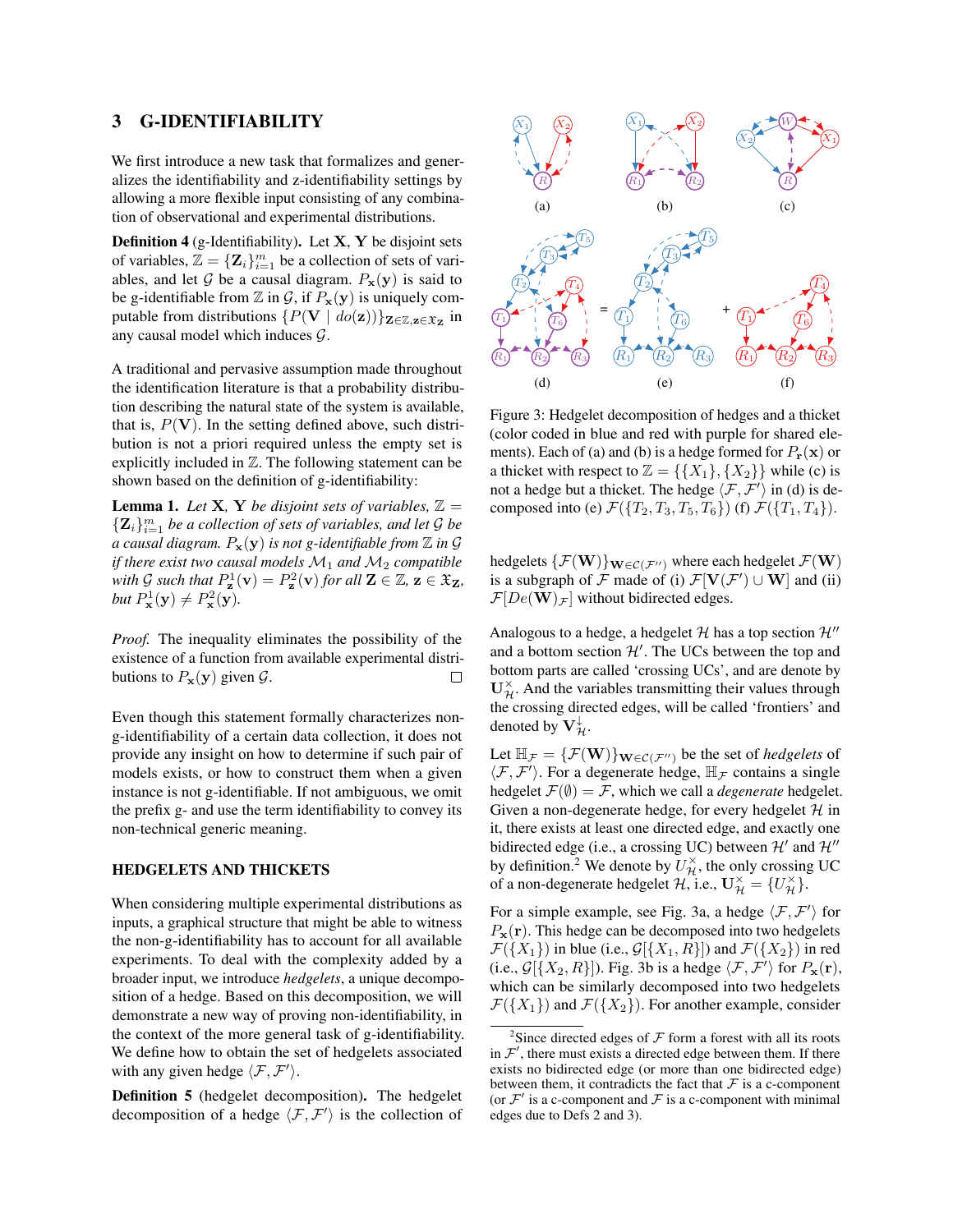a hedge  $\langle \mathcal{F}, \mathcal{F}' \rangle$  in Fig. 3d. The top  $\mathcal{F}'' = \mathbf{T}$  decomposes into  $W_1 = \{T_2, T_3, T_5, T_6\}$  and  $W_2 = \{T_1, T_4\}.$ For  $\mathcal{H}_1 = \mathcal{F}(\mathbf{W}_1)$ , shown in Fig. 3e, we first take  $\mathcal{F}[\mathbf{W}_1 \cup \mathbf{R}]$ , which is equivalent to  $\mathcal{H}_1 \setminus \{T_1, T_4\}$ . Then,  $\mathcal{F}[De(\mathbf{W}_1)_\mathcal{F}]$  without bidirected edges is added, which is responsible for  $T_2 \to T_1 \to R_1$ , so that  $\mathbf{W}_1 \subseteq an(\mathbf{R})_{\mathcal{H}_1}$ . The same procedure is applied to obtain  $\mathcal{H}_2 = \mathcal{F}(\mathbf{W}_2)$ , shown in Fig. 3f. In this example, both hedgelets share common frontiers (i.e.,  $\mathbf{V}_{\mathcal{H}_1}^{\downarrow} = \mathbf{V}_{\mathcal{H}_2}^{\downarrow} = \{T_1, T_6\}$ ).

Now, we will describe a graphical structure relative to the available input distributions entailed by  $\mathbb Z$ , that precludes the g-identifiability of a causal effect  $P_x(y)$  in  $\mathcal G$ . That is, whenever G contains such structure,  $P_x(y)$  is not gidentifiable from  $\{P_{\mathbf{z}}(\mathbf{V})\}_{\mathbf{Z}\in\mathbb{Z},\mathbf{z}\in\mathfrak{X}_{\mathbf{Z}}}$  in  $\mathcal{G}$ .

Definition 6 (Thicket). Let R be a non-empty set of variables and  $\mathbb Z$  be a collection of sets of variables in  $\mathcal G$ . A thicket  $\mathcal{J} \subseteq \mathcal{G}$  is an R-rooted c-component consisting of a minimal c-component over  $R$  and hedges

$$
\mathbb{F}_{\mathcal{J}} = \{ \langle \mathcal{F}_{\mathbf{Z}}, \mathcal{J}[\mathbf{R}] \rangle \mid \mathcal{F}_{\mathbf{Z}} \subseteq \mathcal{G} \setminus \mathbf{Z}, \mathbf{Z} \cap \mathbf{R} = \emptyset \}_{\mathbf{Z} \in \mathbb{Z}}.
$$

Let  $X, Y$  be disjoint sets of variables in  $G$ . A thicket  $\mathcal J$  is said to be formed for  $P_{\mathbf x}(\mathbf y)$  in  $\mathcal G$  with respect to  $\mathbb{Z}$  if  $\mathbf{R} \subseteq An(\mathbf{Y})_{\mathcal{G}_{\mathbf{X}}}$  and every hedgelet of each hedge  $\langle \mathcal{F}_z, \mathcal{J}[\mathbf{R}] \rangle$  intersects with **X**.

If  $\mathbf{Z} \cap \mathbf{R} = \emptyset$  for some  $\mathbf{Z} \in \mathbb{Z}$ , a thicket can be viewed as a superimposition of hedges where each of them comes from a subgraph of the thicket obtained by excluding an available experiment that was not performed on any of R. Otherwise if  $\mathbf{Z} \cap \mathbf{R} \neq \emptyset$  for every  $\mathbf{Z} \in \mathbb{Z}$ , that is, every experiment disrupts  $\mathbf{R}, \mathcal{J}$  will simply be a spanning tree over R with bidirected arcs. Whenever this is the case, we call this thicket *degenerate*, which consists of a degenerate hedge with a single degenerate hedgelet.

To illustrate see Figs. 3a to 3c. Each causal diagram is a thicket for  $P_{\mathbf{x}}(\mathbf{r})$  with respect to  $\mathbb{Z} = \{\{X_1\}, \{X_2\}\}\$  with two hedges in red and blue where each hedge itself is a hedgelet. Fig. 4 illustrates a more involved thicket, which can be viewed as formed for some combination of the following queries and experimental specifications —  $P_b(\mathbf{r})$ ,  $P_{a,d}(\mathbf{r}), P_{e,f,g}(\mathbf{r}),$  or  $P_{c,f}(\mathbf{r}),$  and  $\{\{A, E\}, \{D, F, G\}\}\$ or  $\{\{A\},\{D\}\}.$ 

Thicket, hedge, and hedgelet form a hierarchical structure where the former can be decomposed into the latter. These structures will be instrumental to our analysis of g-identifiability in the next sections.

# 3.1 NON-IDENTIFIABILITY WITH HEDGELET DECOMPOSITION

In this section, we focus on constructing two models demonstrating non-identifiability of a query using a thicket  $\mathcal J$  whose root set is denoted by **R** and top variables by **T** (i.e.,  $\mathbf{T} = \mathbf{V}(\mathcal{J}) \setminus \mathbf{R}$ ). Moreover, we allow a query  $P_x(r)$  to have  $X = \emptyset$ , corresponding to an observational quantity, which is trivially identifiable in previous identifiability problems where an observational distribution  $P(\mathbf{v})$ was always considered as one of available distributions, but this is not obvious if only non-observational data is available.

Let  $\mathbb{H} = \bigcup_{\langle \mathcal{F}, \mathcal{F}' \rangle \in \mathbb{F}_{\mathcal{J}}} \mathbb{H}_{\mathcal{F}}$ , that is, the aggregation of all hedgelets induced by the hedges of  $\mathcal{J}$ .<sup>3</sup> Let  $\mathbb{H}(V)$  be the subset of  $\mathbb H$  where  $V \in V$  appears. For a set of variables  $\mathbf{V}',$  let  $\mathbb{H}(\mathbf{V}') = \bigcup_{V \in \mathbf{V}'} \mathbb{H}(V)$ .

Non-identifiability of a Causal Effect for a Nondegenerate Thicket We consider constructing two models  $\mathcal{M}_1$  and  $\mathcal{M}_2$  agreeing in the available distributions but yielding a different result for the causal effect. This section only considers non-degenerate thickets, and, hence, non-degenerate hedgelets.

We denote by U' and U'' the UCs among  $\mathcal{J}[\mathbf{R}]$  and  $\mathcal{J} \setminus \mathbf{R}$ , respectively. Let  $U \in \mathbf{U}'$  be a binary variable with  $\mathfrak{X}_U = \{0, 1\}$ , and  $P(\mathbf{u}') = 2^{-|\mathbf{U}'|}$ . Let every  $U \in \mathbf{U} \setminus \mathbf{U}'$ be a  $k$ -bit variable where  $k$  is the number of hedgelets wherein U appears, and  $P(u) = 2^{-k}$ . For both models, every  $T \in \mathbf{T}$  is a  $\ell$ -bit integer where  $\ell = |\mathbb{H}(T)|$ , so that each bit is responsible for its corresponding hedgelet in  $\mathbb{H}(T)$ . We use  $\wedge$ ,  $\bigoplus$ , and  $\overline{v}$  to denote *and*, *exclusive-or*, and *bitwise-complement* operation, respectively.

For each hedgelet  $\mathcal{H} \in \mathbb{H}(T)$ , define

$$
t_{\mathcal{H}} \leftarrow \bigoplus_{V \in pa(T)_{\mathcal{H}}} v_{\mathcal{H}} \oplus \bigoplus_{U \in \mathbf{U}_{\mathcal{H}}^T} u_{\mathcal{H}} \qquad (1)
$$

where  $\mathbf{U}_{\mathcal{H}}^T$  is the set of UCs pointing towards  $T$  in  $\mathcal{H}$ , and  $v_{\mathcal{H}}$  (or  $u_{\mathcal{H}}$ ) is the bit of v (or u) corresponding to H. Then t is defined as an integer made of bits  $\langle t_H \rangle_{\mathcal{H} \in \mathbb{H}(T)}$ .<sup>4</sup>

Consider  $R \in \mathbf{R}$ , then let  $\mathbf{U}^{\prime R}$  be the UCs connected to R in  $\mathcal{J}[\mathbf{R}]$ , and let  $\mathbf{U}^R$  be those connected to R in H. Next, pick an arbitrary  $R^* \in \mathbf{R}$  and define a function for  $R \in \mathbf{R}$  in both models, except for  $R^*$  in  $\mathcal{M}_2$  as follows.<sup>5</sup>

$$
r \leftarrow \left(\bigwedge_{T \in pa(R)\mathcal{F}} \mathbf{1}_{t=0} \wedge \bigwedge_{U \in \mathbf{U}^R \setminus \mathbf{U}'^R} \mathbf{1}_{\bar{u}=0}\right) \wedge \bigoplus \mathbf{u}'^R. (2)
$$

As for  $R = R^*$  for  $\mathcal{M}_2$  define:

$$
r \leftarrow \left(\bigwedge_{T \in pa(R)\mathcal{F}} \mathbf{1}_{t=0} \wedge \bigwedge_{U \in \mathbf{U}^R \setminus \mathbf{U}^{\prime R}} \mathbf{1}_{\bar{u}=0} \right) \wedge \overline{\bigoplus \mathbf{u}^{\prime R}}, \tag{3}
$$

<sup>3</sup>There may be identical hedgelets coming from different hedges.

<sup>4</sup>The order of the bits does not matter.

 $5$ The  $\bigwedge$  operator works as a universal quantifier and outputs 1 if its argument is empty, e.g.,  $pa(R)_{\mathcal{F}} = \emptyset$  or  $\mathbf{U}^R \setminus \mathbf{U}'^R = \emptyset$ .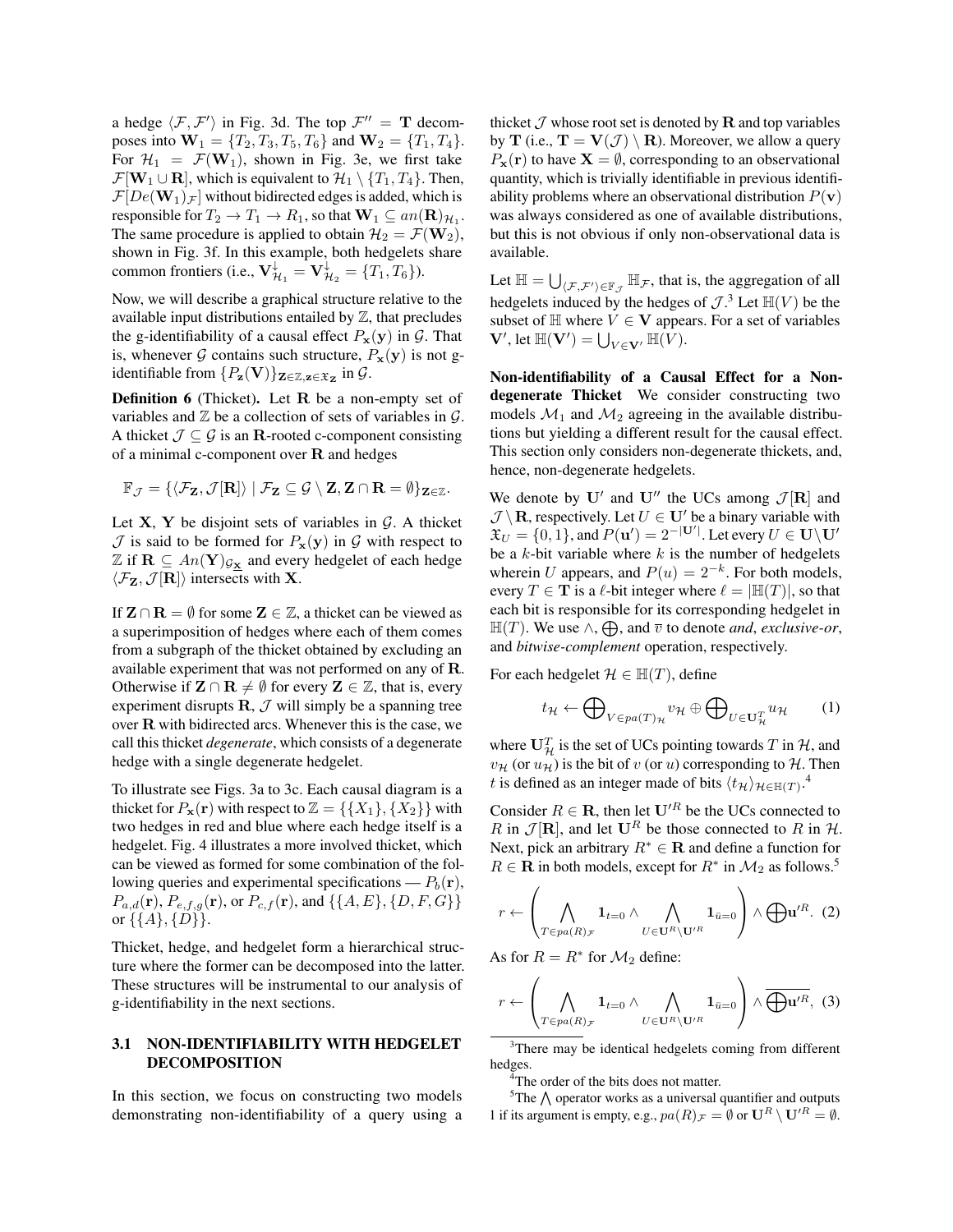

Figure 4: (a) Thicket with two hedges in red and blue with the shared parts in purple, and (b, c, d), their three hedgelets.

where  $\mathbf{1}_{\bar{u}=0}$  is 1 if every bit of u is 1, and 0 otherwise.

Now, we characterize this parametrization with respect to the distributions these two models generate.

**Lemma 2.** Let H be a hedgelet in  $\mathbb H$  and U be  $U_{\mathcal{H}}^{\times}$ , then the above parametrization satisfies  $\bigoplus_{T\in \mathbf{V}^\downarrow_\mathcal{H}} t_{\mathcal{H}}=u_{\mathcal{H}}.$ 

*Proof.* Let  $\langle F, F' \rangle$  be the hedge associated with H, and let  $\mathbf{W}\!\in\!\mathcal{C}(\mathcal{F}'')$  such that  $\mathcal{H}\!\!=\!\!\mathcal{F}(\mathbf{W}).$   $\mathcal{H}''$  is a  $\mathbf{V}^\downarrow_\mathcal{H}\!$ -rooted forest where each  $T \in \mathbf{V}_{\mathcal{H}}^{\downarrow}$  is a root of a tree in the forest. By the parametrization, bits of W with respect to  $H$  carry the bit-parity of preceding UCs in  $H$ . Due to the forestness of the directed edges in  $\mathcal{H}''$ , taking the XOR of all  $\mathbf{V}_{\mathcal{H}}^{\downarrow}$ is equivalent to computing the XOR of all unobservable parents of variables in W. Since each one of such UCs is a parent of two variables in  $\mathbf{W},$  except for  $U^\times_{\mathcal{H}}$ , all but  $U^\times_{\mathcal{H}}$ are counted twice. Due to the nature of XOR, repeated values cancel out and all that is left is  $U_{\mathcal{H}}^{\times}$ .  $\Box$ 

**Lemma 3.** Let  $T' \subseteq T$  such that there exists a hedgelet  $\mathcal{H} \in \mathbb{H} \setminus \mathbb{H}(\mathbf{T}')$ . Then, under the intervention  $do(\mathbf{t}')$ , *there exists*  $R \in \mathbf{R}$ *, for any instantiation of* **U***, such that*  $r = 0$  *in both models.* 

*Proof.* Let  $\mathbf{W} = \mathbf{V}_{\mathcal{H}}^{\downarrow}$  and  $U = U_{\mathcal{H}}^{\times}$  be the frontiers and the crossing UC of H, respectively. If  $u_{\mathcal{H}} = 0$ , then the  $R \in \mathbf{R}$  pointed by U in J, will be 0 since  $U \in \mathbf{U}^R \setminus \mathbf{U}'^R$ . Otherwise  $u_{\mathcal{H}} = 1$ , and by Lemma 2 we have  $\bigoplus \mathbf{w}_{\mathcal{H}} = 1$ . Therefore, there must be at least one W where  $w_{\mathcal{H}} = 1$ . As a consequence,  $\overline{w_H} = 0$  ensures that  $r = 0$  for  $R \in \mathbb{R}$ pointed by W.

**Lemma 4.** Both models agree on  $P_{\mathbf{t}'}(\mathbf{v})$  if there exists a  $hedgelet \mathcal{H} \in \mathbb{H} \setminus \mathbb{H}(\mathbf{T}').$ 

*Proof.* Let us denote by superscript  $1$  and  $2$  for values for  $\mathcal{M}_1$  and  $\mathcal{M}_2$ . First, given  $\mathbf{u}^1 \setminus \mathbf{U}' = \mathbf{u}^2 \setminus \mathbf{U}'$ , both models yield the same outcome for **T**, i.e.,  $t^1 = t^2$ . With at least one hedgelet intact, there must exist  $R \in \mathbf{R}$  whose value must be 0 in both models regardless of the value of  $U'$  (Lemma 3). For readability, let us call such R as 'blacked-out' since its value is suppressed to 0 regardless of  $\mathbf{U}'^R$ . Then, the value of each non-blacked-out  $R \in \mathbf{R}$ will be determined by  $U^{\prime R}$ .

Now, we will prove that there exists an injective function from  $u'^1$  to  $u'^2$ , which guarantees  $v^1 = v^2$ . Since  $\mathcal{J}[\mathbf{R}]$  forms a spanning tree, there exists a bidirected path (including zero (edge) length) between any two vertices in R. Consider a bidirected path p from the smallest (as defined by a topological ordering  $\pi$ ) blacked-out vertex to  $R^*$ .<sup>6</sup> If  $u^2$  is equivalent to  $u^1$  with the UCs in p negated, then,  $\mathbf{r}^1 = \mathbf{r}^2$  since (see Fig. 5 for an example) 1. Each non-end vertex in the path is connected to exactly two negated UCs ensuring the bit-parity of the vertex is not changed; and 2. The value of  $U$  at the end (other than  $R<sup>*</sup>$ ) does not affect the value of the blacked-out node. Given the fact that  $P(\mathbf{u}')$  is a uniform distribution for both models, they agree on  $P_{\mathbf{t}'}(\mathbf{v})$ .  $\Box$ 

The proof for Lemma 4 can be directly applied to a more general case.

**Corollary 1.** *Both models agree on*  $P_{\mathbf{v}}(\mathbf{v})$  *for*  $\mathbf{V}' \subsetneq \mathbf{V}$ *if there exists a hedgelet*  $\mathcal{H} \in \mathbb{H} \setminus \mathbb{H}(V' \cap T)$ *.* 

*Proof.* A bidirected path to negate  $U'$  can be found between  $R^*$  to either a blacked-out vertex or an intervened variable in R.  $\Box$ 

The agreement of the two models on the available distributions is the first piece to prove non-identifiability of the causal effect. Now, we examine conditions under which the two constructed models disagree on a causal effect.

**Lemma 5.** For a nonempty set  $T' \subseteq T$  such that  $\mathbb{H} =$  $\mathbb{H}(\mathbf{T}')$ , the two models disagree on  $P_{\mathbf{t}'=0}(\mathbf{r}=0)$ .

*Proof.* By the condition, every hedgelet is intervened. We first show that there exists a non-zero probability for every  $R \in \mathbf{R}$  being not blacked-out. In words, there exists an instantiation of u such that the term in parentheses of Eq. (2) is 1,  $\forall R \in \mathbf{R}$ . Let  $\mathbf{u}^{\times} = \langle u_{\mathcal{H}} \mid U = U_{\mathcal{H}}^{\times} \rangle_{\mathcal{H} \in \mathbb{H}}$ , that is, the concatenation of all bits from the crossing UCs of the hedgelets in  $\mathbb{H}$ . Let  $\mathbf{u}^{\times} = 1$  (i.e., every bit is 1) and  $\mathbf{u}'' = 0$ . Let **W** be the frontiers of the hedge.

<sup>&</sup>lt;sup>6</sup>The only required condition is to be consistent about the choice of a path given a set of blacked-out nodes.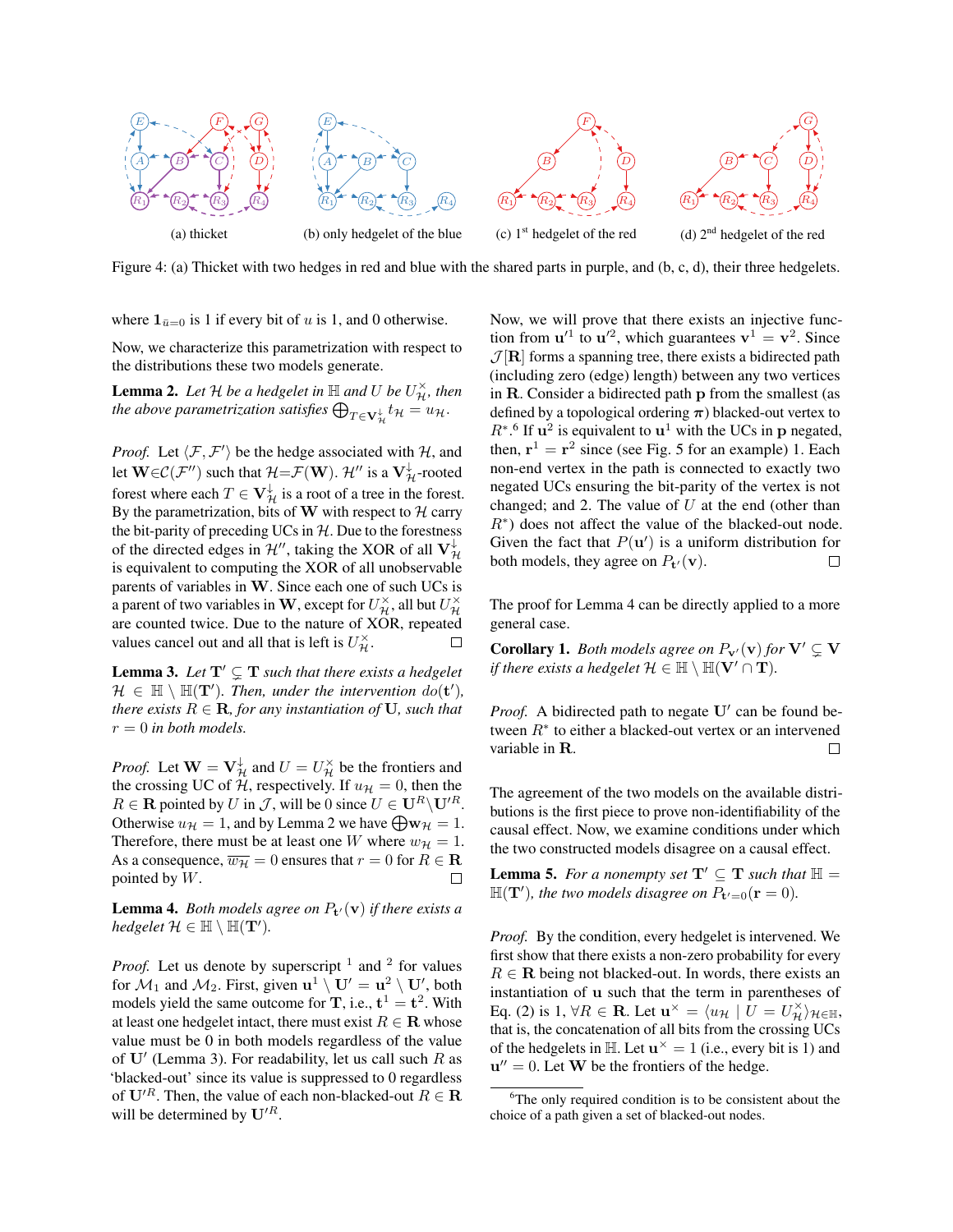If  $w = 0$ , then, together with  $u^{\times} = 1$  and  $u'' = 0$ , all switches will be turned on. Otherwise, there exists  $W \in W$  such that  $w \neq 0$ . In other words, there exists a hedgelet H such that  $w_{\mathcal{H}} = 1$ . Since  $\mathbf{u}'' = 0$  and  $\mathbf{t}' = 0$ , the value  $w_{\mathcal{H}}$  being 1 is due to  $u_{\mathcal{H}}^{\times} = 1$ . Let S be the variable in  $\mathcal{H}^{\prime\prime}$  pointed with the bidirected edge corresponding to  $U_{\mathcal{H}}^{\times}$ , the only element in  $\mathbf{U}_{\mathcal{H}}^{\times}$ . Find a bidirected path in H from S to  $An(\mathbf{T}' \cap \mathcal{H})_{\mathcal{H}}$  (those variables that, under the intervention  $T'$ , cannot influence frontiers of H when UCs connecting to them are changed). It must exist otherwise it conflicts the definition of hedgelet, which consists of a c-component and its descendants. Negating the UCs in the path only affects  $H$ -specific bits of variables, and yields  $w_{\mathcal{H}} = 0$ . Since UCs on the top are partitioned by hedgelets, we can independently apply the above procedure for every  $W \in W$  such that  $w \neq 0$  so as to obtain  ${\bf u}''$  that leads to  $P({\bf w}=0, {\bf u}^{\times}=1) > 0$  for both models.

In such an event where there is no blacked-out node,  $\mathcal{M}_1$ and  $\mathcal{M}_2$  yield  $\mathbf{r}^1$  and  $\mathbf{r}^2$  such that  $\bigoplus \mathbf{r}^1 = 0$  and  $\bigoplus \mathbf{r}^2 = 0$ 1. Combined with the fact that two models yield the same probability distributions when there exists a blacked-out node (partly from Lemma 4), two models disagree on  $P_{\mathbf{t}'}(\mathbf{r})$  resulting  $P_{\mathbf{t}'=0}^1(\mathbf{r}=0) > P_{\mathbf{t}'=0}^2(\mathbf{r}=0)$ .  $\Box$ 

For example, consider Fig. 3d, which is also a thicket. Among T, a pair of variables  $T_1$  and  $T_6$  are shared across hedgelets, while  $\mathbf{T} \setminus \{T_1, T_6\}$  appear in only one of them. This implies that under the proposed parametrization, the two constructed models agree on, for example,  $P_{t_2}(\mathbf{v}), P_{t_3,t_5}(\mathbf{v}), P_{t_2,t_3,r_2}(\mathbf{v}), \text{or } P_{t_4}(\mathbf{v})$ . However, they will disagree on, distributions such as  $P_{t_1}(\mathbf{v}), P_{t_6}(\mathbf{v})$ , or  $P_{t_2,t_4}(\mathbf{v})$ . More formally, they agree on  $P_{\mathbf{v}'}(\mathbf{v})$  where<sup>7</sup>  $V' \in 2^{\{T_2,T_3,T_5\} \cup \mathbf{R}} \cup 2^{\{T_4\} \cup \mathbf{R}}$  and they disagree on  $P_{\mathbf{t}'}(\mathbf{r})$  for  $\mathbf{T}' \subset 2^{\mathbf{T}}$ , except for the aforementioned sets.

Non-identifiability of an Observational Probability for a Degenerate Thicket In g-identifiability, we also seek whether an observational probability, which was trivially identifiable in previous literature, can be uniquely determined by available experimental data. In this section, our focus is a degenerate thicket  $J$ , which itself is a degenerate hedgelet H, that is,  $\mathcal{J} = \mathcal{J}[\mathbf{R}] = \mathcal{H}$ . Consider identifying  $P(\mathbf{r})$  given such  $\mathcal{J}$ .

We construct two models where  $P(\mathbf{r})$  is not identifiable given experiments on *every* non-empty subset of  $J$ . As in the previous section,  $R^*$  is an arbitrary variable in **R**. For  $R \in \mathbf{R}$  for  $\mathcal{M}_1$  and  $\mathcal{M}_2$ , except  $R^*$  in  $\mathcal{M}_2$ ,  $r \leftarrow \bigoplus \mathbf{u}'^R$ . For  $R = R^*$  in  $\mathcal{M}_2$ ,  $r \leftarrow \overline{\bigoplus \mathbf{u}'^R}$ . You may notice that this is exactly the same as Eqs. (2) and (3) in the previous section with the terms in parentheses explicitly removed



Figure 5: The bottom of a thicket is shown for two models where 'blacked-out' vertices are colored in gray. Instances  $u'^1$  and  $u'^2$  yield the same r given  $u^1 \setminus U' = u^2 \setminus U'.$ 

— there is no input from the top.

**Lemma 6.** *Two models agree on*  $P_{\mathbf{r}'}(\mathbf{r})$  *for*  $\emptyset \neq \mathbf{R}' \subseteq \mathbf{R}$ *.* 

*Proof.* As in Lemma 4, we will show the existence of an injective function between  $\mathbf{u}^1$  and  $\mathbf{u}^2$  (note that  $\mathbf{U} = \mathbf{U}'$ for a degenerate thicket). Find a bidirected path from one end at  $R^*$  and the other end at the smallest intervened variable. By using different values for the UCs in the path for  $\mathbf{u}^1$  and  $\mathbf{u}^2$ , they will agree on  $P_{\mathbf{r}'}(\mathbf{r})$ .  $\Box$ 

**Lemma 7.** *Two models disagree on*  $P(\mathbf{r})$ *.* 

*Proof.* 
$$
\bigoplus \mathbf{r}^1 = 0
$$
 while  $\bigoplus \mathbf{r}^2 = 1$  under observation.  $\Box$ 

We investigated the non-identifiability of an *arbitrary* query  $P_{\mathbf{x}}(\mathbf{r})$  given *arbitrary* experiments  $\mathbb{Z}$  in an *arbitrary* thicket structure  $\mathcal J$  rooted on R, based on its unique hedgelet decomposition and the relationships among the hedgelets, query, and available experiments with a novel parametrization. Next section extends this result to a general characterization of non-g-identifiability.

## 3.2 A GRAPHICAL CONDITION FOR NON-G-IDENTIFIABILITY

The following result ties the presence of a thicket to the non-g-identifiability of a causal effect.

**Theorem 1.** *If there exists a thicket*  $\mathcal J$  *for*  $P_x(y)$  *in*  $\mathcal G$ *with respect to*  $\mathbb{Z}$ *, then,*  $P_x(y)$  *is not g-identifiable in*  $\mathcal{G}$ *.* 

*Proof.* Let  $R$  be the root set of  $J$ . We construct two models for  $J$  demonstrating non-g-identifiability.

(Case: non-degenerate  $J$ ) Let  $X' = X \cap J$ . Each hedgelet in  $J$  intersects with  $X$  ensuring that every hedgelet is intervened on, given  $do(x)$ . Hence,  $P_{x}(r)$  is not gidentifiable following Corollary 1 and Lemma 5. We can map to  $P_{\mathbf{x}'}(\mathbf{y}')$  where  $\mathbf{Y}' \subseteq \mathbf{Y} \cap De(\mathbf{R})_{\mathcal{G}_{\overline{\mathbf{X}}}}$  (see Lemma 9 in Appendix A.2).

 $72^{\mathbf{X}}$  represents a power set of **X**, i.e., all subsets of **X** including an empty set.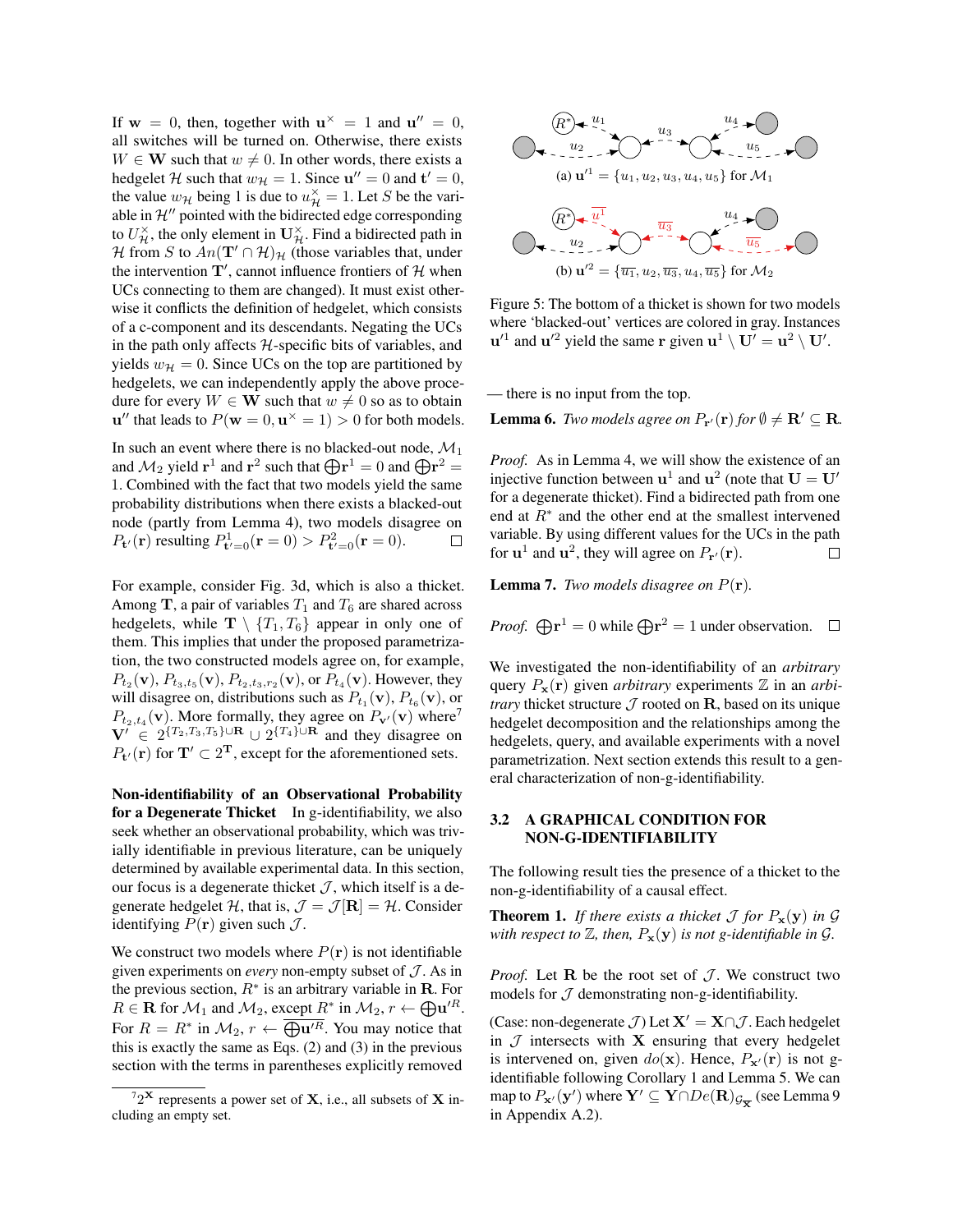(Case: degenerate  $\mathcal{J}$ ) By the definition,  $\mathbf{X} \cap \mathcal{J} = \emptyset$ ,  $P(\mathbf{r})$ is not g-identifiable following Lemmas 6 and 7. In the same way as the above, we map the result to  $P(y')$ .  $\Box$ 

Armed with a characterization of when the identification of a causal effect is not possible from the given input, in the next section, we provide a procedure that yields an expression for the target effect in terms of the input in all cases where there exists such mapping.

# 4 A COMPLETE ALGORITHM FOR G-IDENTIFIABILITY

Building on the graphical characterization of non-gID, in this section, we develop an algorithm for g-identifiability called GID (Alg. 1). For a given causal query, GID determines whether it's g-identifiable, and if so, it outputs a formula expressing the target effect in terms of the available distributions. The design of GID shares the same principles established by previous identifiability algorithms (e.g., IDENTIFY [Tian, 2002], ID [Shpitser and Pearl, 2006], ZID [Bareinboim and Pearl, 2012]). Still, in our case, the identification process is decomposed into two parts: pre- and post-activation of an available distribution, where SUB-ID takes care of a (classic) identification task for each factored query with a fixed distribution treated as observational, relative to the call-specific graph.

The algorithm takes a query  $P_x(y)$ , the causal graph  $\mathcal{G}$ , and available experiments  $\mathbb Z$  as inputs. During the process, the query and the causal graph may be transformed when necessary, and broken down into smaller sub-problems. Accordingly, the parameters y, x, and  $\mathcal G$  are local to each call, while  $Z$  is preserved throughout recursive calls.

The given  $G$  is modified only through Line 3, since experiments on variables that are not ancestors of  $Y$  have no effect on it, we only need to pay attention to experiments on ancestors of Y. Line 2 utilizes any matching experiment whenever possible. As mentioned above, Z outside the current scope can be of any value. Lines 4 and 6 modify and factorize the given query, respectively. At Line 7, given a factorized query, the algorithm examines whether an available distribution might be useful to estimate it, and delegates the identification to a subroutine, SUB-ID, which works as ID except that it uses one of the available distributions not necessarily  $P(\mathbf{v})$ .

The algorithm runs in  $O(mn^4)$  where  $m = |\mathbb{Z}|$  and  $n =$  $|V|$ . GID can be called subsequently  $O(n)$  times due to the factorization at Line 6 where each GID may call SUB-ID up to m times, thus, totaling  $O(nm)$  SUB-ID invocations, which may trigger, recursively,  $n$  times. Given that set or graphical operations take  $O(n^2)$ , it runs in  $O(mn^4)$ .

As for a running example, we revisit Fig. 1a where the query is  $P_{\mathbf{x}}(y)$  and  $\mathbb{Z} = \{\{X_1\}, \{X_2\}\}\.$  All variables are ancestors of  $Y$ , and no variable needs to be added as an intervention (Lines 3 and 4). Since  $W$  and  $Y$  are not confounded in  $G \setminus X$ , the query is factorized into  $P_{\mathbf{x},w}(y)$  and  $P_{\mathbf{x},y}(w)$  (Line 6). The first query  $P_{\mathbf{x},w}(y)$ will pass through all conditions and SUB-ID will be called for experiments on both  $\{X_1\}$  and  $\{X_2\}$ . Focusing on the latter, with  $Q = P_{x_2}$  in  $\mathcal{G} \setminus \{X_2\}$ ,  $Q_{x_1,w}(y)$  will be identified as  $Q(y|x_1, w) = P_{x_2}(y|x_1, w)$ , which can be simplified into  $P_{x_2}(y|w)$ . GID will try both experiments for the second query  $P_{\mathbf{x},y}(w)$ . With experiment on  $\{X_1\}$ ,  $Q = P_{x_1}$ ,  $P_{\mathbf{x},y}(w) = Q_{x_2,y}(w)$  will be refined to  $Q(w)$  (Line 12), and will be trivially identified as  $Q(w) = P_{x_1}(w)$  (Line 11). Therefore, the final formula becomes  $P_{\mathbf{x}}(y) = \sum_{w} P_{x_2}(y|w) P_{x_1}(w)$ .

Lemma 8. *Whenever* SUB-ID *returns an expression for*  $Q_{\mathbf{x}}(\mathbf{y})$ *, it is correct.* 

*Proof.* SUB-ID performs classic identifiability of  $Q_{\mathbf{x}}(\mathbf{y})$ with  $Q$ . The sub-ID is an excerpt of ID algorithm where unnecessary statements (related to Lines 4 and 6) are removed because its parameters  $y$ ,  $x$ , and  $\mathcal G$  throughout its procedure satisfy i)  $(\mathbf{V} \setminus \mathbf{X}) \setminus An(\mathbf{Y})_{\mathcal{G}_{\overline{\mathbf{X}}}} = \emptyset$ , and ii)  $\mathcal{G} \setminus \mathbf{X}$  forms a c-component.

Theorem 2 (Soundness). *Whenever* GID *returns an expression for*  $P_{\mathbf{x}}(\mathbf{y})$ *, it is correct.* 

*Proof.* Let x and y be local to the arguments of <sup>G</sup>ID. <sup>G</sup>ID correctly transforms the given query  $P_x(y)$  together with G, which is proved by [Shpitser and Pearl, 2006, Lemma 4–6]. The difference of GID compared to ID is i) returning an expression at Line 2, and ii) delegating identification with an available experiment at Line 7.

(i) Each experiment  $\mathbf{Z} \in \mathbb{Z}$  outside the scope of  $An(\mathbf{Y})_G$ can be ignored by Rule 3 of do-calculus (Line 3). Then,  $X = Z \cap V$  implies that  $P_x(y) = P_{x,z} (y) =$  $P_{\mathbf{z} \cap \mathbf{V}, \mathbf{z} \setminus \mathbf{V}}(\mathbf{y}) = P_{\mathbf{z}}(\mathbf{y})$  with z consistent with x.

(ii) First, the use of  $P_z$  is valid when  $\mathbf{Z} \cap \mathbf{V} \subseteq \mathbf{X}$  since  $P_{\mathbf{x}}(\mathbf{y}) = P_{\mathbf{z}, \mathbf{x} \setminus \mathbf{Z}}(\mathbf{y})$  where z is consistent with x. Then, this is identifying  $Q_{\mathbf{x} \setminus \mathbf{Z}}(\mathbf{y})$  with  $Q = P_{\mathbf{z}}$ , which is a classic identifiability instance assignable to SUB-ID.

 $\Box$ 

Combined with Lemma 8, GID is sound.

Theorem 3 (Completeness). GID *is complete.*

*Proof.* We show that there exists a thicket for  $P_x(y)$  in  $G$  with respect to  $\mathbb Z$  whenever GID fails (Line 8). Let the arguments of GID be  $y'$ ,  $x'$ ,  $\mathcal{G}'$ , and  $\mathbb{Z}$  when it failed.

We first consider a case where  $\mathbf{Z} \cap \mathbf{V}' \nsubseteq \mathbf{X}'$  for every  $\mathbf{Z} \in \mathbb{R}^d$  $\mathbb Z$ . We construct a degenerate thicket  $\mathcal J$  as an R-rooted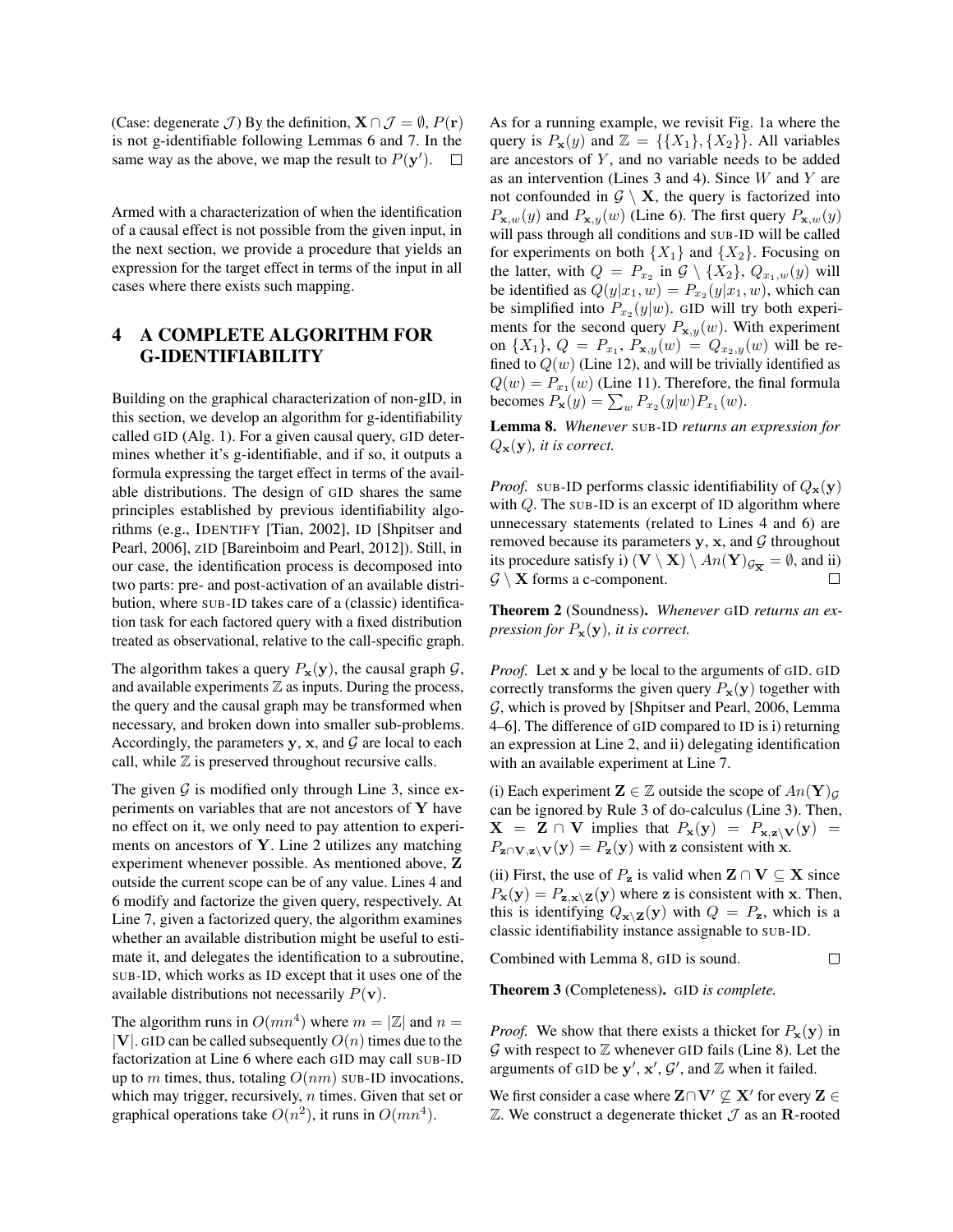#### Algorithm 1 GID: a complete identification algorithm for g-identifiability

1: function GID( $\mathbf{y}, \mathbf{x}, \mathcal{G}, \mathbb{Z}$ ) **Input:** y, x: value assignments,  $G$ : causal diagram,  $\mathbb{Z}$ : a collection of available experiments **Output**: an estimand computing  $P_{\mathbf{x}}(\mathbf{y})$  with  $\{P_{\mathbf{z}}\}_{\mathbf{Z}\in\mathbb{Z},\mathbf{z}\in\mathfrak{X}_{\mathbf{Z}}}.$ 2: if  $\exists z \in \mathbb{Z}$   $X = Z \cap V$  then return  $P_{z \setminus V, x}(y)$ 3: if  $V \neq An(Y)_{\mathcal{G}}$  then return GID $(y, x \cap An(Y)_{\mathcal{G}}, \mathcal{G}[An(Y)_{\mathcal{G}}], \mathbb{Z})$ 4: if  $(\mathbf{W} \leftarrow (\mathbf{V} \setminus \mathbf{X}) \setminus An(\mathbf{Y})_{\mathcal{G}_{\overline{\mathbf{X}}}}) \neq \emptyset$  then return  $\mathrm{GID}(\mathbf{y}, \mathbf{x} \cup \mathbf{w}, \mathcal{G}, \mathbb{Z})$ 5:  $\mathbb{S} \leftarrow \mathcal{C}(\mathcal{G} \setminus \mathbf{X})$ 6: if  $|\mathbb{S}| > 1$  then return  $\sum_{\mathbf{v} \setminus (\mathbf{y} \cup \mathbf{x})} \prod_{\mathbf{S} \in \mathbb{S}} \mathrm{GID}(\mathbf{s}, \mathbf{v} \setminus \mathbf{s}, \mathcal{G}, \mathbb{Z})$ 7: for  $\mathbf{Z} \in \mathbb{Z}$  such that  $\mathbf{Z} \cap \mathbf{V} \subseteq \mathbf{X}$  do return SUB-ID $(y, x \setminus \mathbf{Z}, P_{(\mathbf{z} \setminus \mathbf{V}), x \cap \mathbf{Z}}, \mathcal{G} \setminus (\mathbf{Z} \cap \mathbf{X}))$  if not NONE 8: throw FAIL 9: function SUB-ID( $\mathbf{v}, \mathbf{x}, Q, Q$ ) 10:  $\{S\} \leftarrow C(\mathcal{G} \setminus X)$ 11: if  $X = \emptyset$  then return  $\sum_{v \setminus y} Q(v)$ 12: if  $V \neq An(Y)_{\mathcal{G}}$  then return SUB-ID $(y, x \cap An(Y)_{\mathcal{G}}, \sum_{v \setminus An(Y)_{\mathcal{G}}} Q, \mathcal{G}[An(Y)_{\mathcal{G}}])$ 13: if  $C(G) = V$  then return NONE 14: if  $S \in \mathcal{C}(\mathcal{G})$  then return  $\sum_{s \setminus \mathbf{y}} \prod_{V_i \in \mathbf{Y}} Q(v_i | \mathbf{v}_{\pi}^{(i-1)})$ . 15: if  $S \subsetneq S' \in \mathcal{C}(\mathcal{G})$  then, return SUB-ID $(\mathbf{y}, \mathbf{x} \cap S', \prod_{V_i \in S'} Q(V_i | \mathbf{V}_{\pi}^{(i-1)} \cap S', \mathbf{v}_{\pi}^{(i-1)} \setminus S'), S')$ 

minimal c-component in  $\mathcal{G}'[\mathbf{R}]$  where  $\mathbf{R} = \mathbf{V}' \setminus \mathbf{X}'$ .  $\mathcal{J}$ is a valid thicket for  $P_{\mathbf{x}}(\mathbf{y})$  in  $\mathcal G$  given  $\mathbb Z$  because: (i)  $\mathbf{R} \subseteq An(\mathbf{Y})_{\mathcal{G}_{\mathbf{X}}}$  (Lines 3–6); (ii)  $\mathcal{G}'[\mathbf{R}]$  is a c-component (Lines 5, 6); and  $\mathbf{Z} \cap \mathbf{R} \neq \emptyset$  for every  $\mathbf{Z} \in \mathbb{Z}$ .

We now construct a non-degenerate thicket with hedges associated with the failed queries via SUB-ID. Consider a hedge for  $P_{\mathbf{x}'\setminus\mathbf{Z}}(\mathbf{y}')$  in  $\mathcal{G}'\setminus\mathbf{Z}$  for some  $\mathbf{Z}\in\mathbb{Z}$  such that  $\mathbf{Z} \cap \mathbf{V}' \subseteq \mathbf{X}'$ . Replacing its bottom with R forming a minimal c-component, which is the same as the degenerate thicket above, results in a valid hedge for  $P_{\mathbf{x}'\setminus\mathbf{Z}}(\mathbf{y}')$ in  $\mathcal{G}' \setminus \mathbf{Z}$  since  $\mathbf{R} = An(\mathbf{Y}')_{\mathcal{G}'_{\mathbf{X}'}}$ . Hence, a thicket formed by the union of the modified hedges will satisfy the characteristics of its root set as described in Def. 6.

We then show that each hedgelet of the hedges composing the thicket intersects with X. We start by decomposing **X'** into three parts:  $X'_1 = X' \cap X$ ;  $X'_2 = X' \cap W$ ; and  $\mathbf{X}'_3 = \mathbf{X}'\backslash (\mathbf{X}\cup \mathbf{W})$  where W is the set of variables which was combined with  $X$  at Line 4, which occurs at most once. Then, there exists no directed edge from  $\mathbf{X}_1'$  to  $\mathbf{X}_3'$ (Line 4), and no bidirected edge between  $\mathbf{X}'_3$  and  $\mathbf{R}$ .<sup>8</sup> For the sake of contradiction assume that  $X'_1 = \emptyset$ . The cross UC of the hedgelet should point towards  $X'_2$ , which can only be connected to  $\bf R$  via directed paths only through  $X'_1$  (Line 3). This contradicts the definition of hedgelet, which must be a forest. Consequently, the superimposition of the modified hedges is a thicket formed for  $P_{\mathbf{x}}(\mathbf{y})$ .

Whenever GID fails, there exists a thicket for  $P_x(y)$  with respect to  $\mathbb Z$ . Hence, the result follows from Thm. 1.  $\Box$  Corollary 2 (Do-calculus Completeness). *The rules of do-calculus together with standard probability manipulations are complete for determining g-identifiability of all causal effects of the form*  $P_{\mathbf{x}}(\mathbf{y})$ *.* 

*Proof.* GID and SUB-ID reuse steps employed in ID except for Lines 2 and 7, which correspond to the Rule 3 of do-calculus. Since all steps in ID can be mapped to applications of do-calculus and probability axioms ([Shpitser and Pearl, 2006, Thm. 7]), the result follows.  $\Box$ 

# 5 CONCLUSIONS

We studied the identification of causal effects from arbitrary combinations of observational and experimental distributions, which generalizes two canonical settings in which no interventions [Pearl, 1995] and all interventions over a set of variables [Bareinboim and Pearl, 2012] are available. This problem has been called g-identifiability, or gID for short. We developed a general algorithm for solving gID and proved its completeness. We introduced new machinery to better understand and more precisely characterize non-trivial forbidden structures that preclude gID, which can be seen as instances of hedgelets and thickets. Finally, as a corollary of these results, we proved that do-calculus is complete for the task of g-identifiability.

#### Acknowledgements

This research is supported in parts by grants from NSF IIS-1704352, and IIS-1750807 (CAREER), IBM Research, and Adobe Research.

<sup>&</sup>lt;sup>8</sup>Consider the first encounter with Line 5. If  $|\mathbb{S}|=1$ , then  $\mathbf{X}'_3 = \emptyset$ . Otherwise if  $|\mathbb{S}| > 1$ ,  $\mathbf{X}'_3$  corresponds to those variables in " $\mathcal{G} \setminus \mathbf{X}$ " (that is,  $\mathcal{G}[An(\mathbf{Y})_{\mathcal{G}}] \setminus ((\mathbf{X} \cap An(\mathbf{Y})_{\mathcal{G}}) \cup \mathbf{W})$  after Lines 3 and 4) but not connected to  $Y' = R$  via bidirected edges.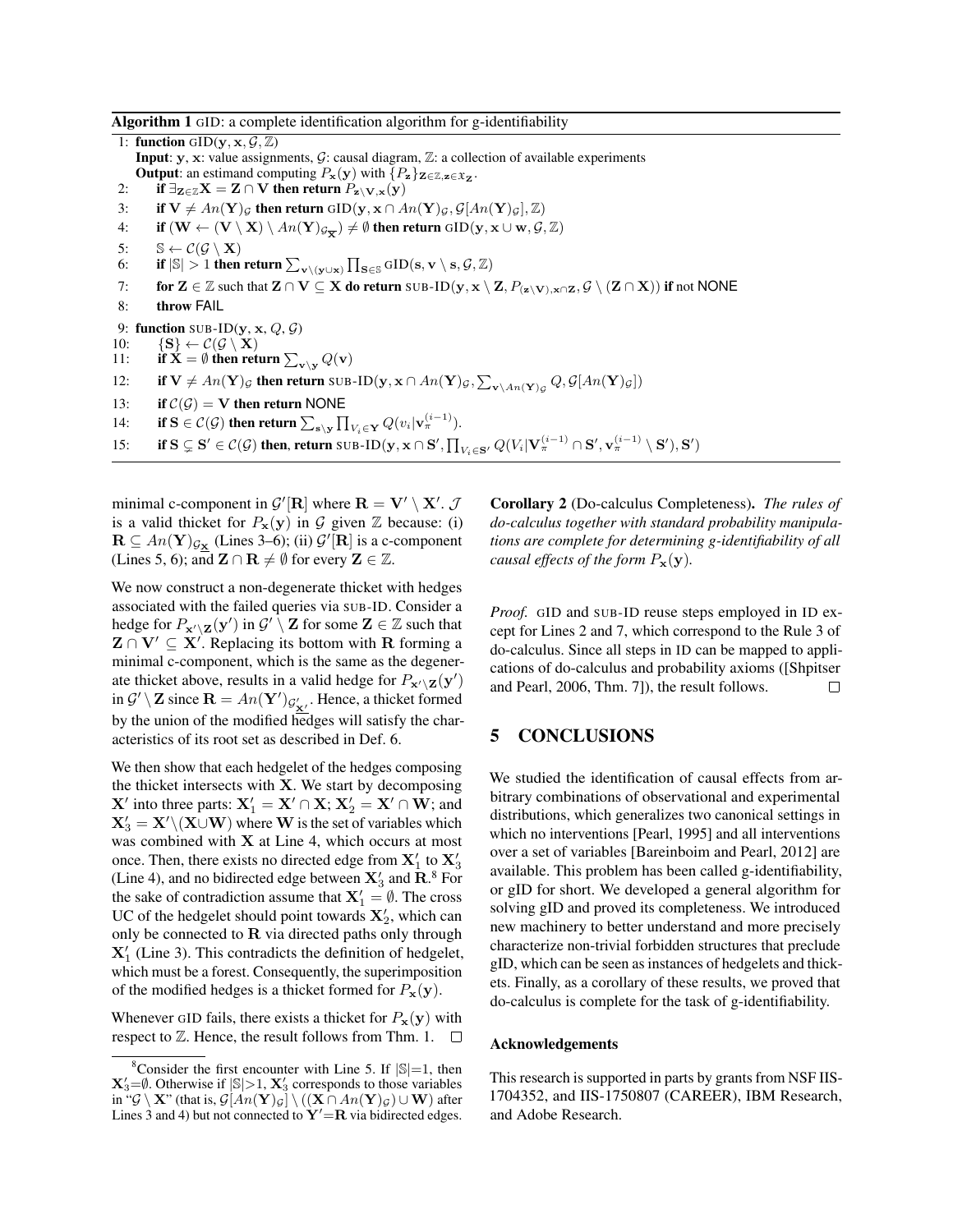# A Appendix

### A.1 DERIVATION

We derive an expression for Fig. 1a as follows

$$
P_{x_1,x_2}(y) = \sum_{w} P_{x_1,x_2}(y,w)
$$
  
= 
$$
\sum_{w} P_{w,x_1,x_2}(y) P_{y,x_1,x_2}(w)
$$
  
= 
$$
\sum_{w} P_{x_2,w,x_1}(y) P_{x_1}(w)
$$
  
= 
$$
\sum_{w} P_{x_2,w}(y) P_{x_1}(w)
$$
  
= 
$$
\sum_{w} P_{x_2}(y|w) P_{x_1}(w)
$$

The query  $P_{x_1,x_2}(y)$  is rewritten as  $\sum_{w} P_{x_1,x_2}(w, y)$ and factorized  $\sum_{w} P_{w,x_1,x_2}(y) P_{y,x_1,x_2}(w)$  based on ccomponent form. For the first term, by Rule 3 and 2 of do-calculus,  $P_{x_2,w,x_1}(y) = P_{x_2,w}(y) = P_{x_2}(y|w)$ . For the second term,  $P_{y,x_1,x_2}(w) = P_{x_1}(w)$  by Rule 3 of do-calculus. Hence,  $P_{x_1,x_2}(y) = \sum_{w} P_{x_2}(y|w) P_{x_1}(w)$ .

For Fig. 2a, it only requires a single application of Rule 3 of do-calculus. Simply put, intervened variables outside the ancestors of an outcome variable have no effect on the outcome variable. Hence,  $P_{x_1,x_2}(y_1) = P_{x_1}(y_1)$  and  $P_{x_1,x_2}(y_2) = P_{x_2}(y_2).$ 

### A.2 NON-IDENTIFIABILITY MAPPING

r|

Lemma 9. *Let* X*,* Y *be disjoint sets of variables in* G*. Let* J *be a nonempty subgraph of* G *with root set* R*, where*  $\mathbf{R} \subseteq An(\mathbf{Y})_{\mathcal{G}_{\mathbf{X}}}$ *. Let*  $\mathcal{M}_1$  *and*  $\mathcal{M}_2$ *, which are compatible with*  $J$ *, satisfy* 

$$
\sum_{|\bigoplus \mathbf{r}=1} P_{\mathbf{x} \cap \mathcal{J}}^1(\mathbf{r}) \neq \sum_{\mathbf{r}|\bigoplus \mathbf{r}=1} P_{\mathbf{x} \cap \mathcal{J}}^2(\mathbf{r})
$$

*for some* x *where all variables in* R *are binary. Then, there are two models*  $\mathcal{M}'_1$  *and*  $\mathcal{M}'_2$  *compatible with*  $\mathcal G$ such that  $P_{\mathbf{x}}^{\prime 1}(\mathbf{y}) \neq P_{\mathbf{x}}^{\prime 2}(\mathbf{y})$  for some **y**.

*Proof.* Similar results appear in identifiability literature, e.g., [Shpitser and Pearl, 2006, Thm. 4]. We first employ their strategies in the proof, and discuss about some theoretical oversight. By the condition  $An(Y)_{\mathcal{G}_{\mathbf{X}}}$ , there exist directed downward paths from  $R$  to  $Y$  where no  $X$  appear in-between and each node has at most one child. That is, one can parametrize each node (which is binary) in the paths as an exclusive-or of its observable parents. Then, the discrepancy in bit-parity for R in  $\mathcal{M}_1$  and  $\mathcal{M}_2$  will also be happened at Y in  $\mathcal{M}'_1$  and  $\mathcal{M}'_2$  under  $do(\mathbf{x})$  (n.b. values of x outside  $\mathcal J$  are irrelevant to Y).



Figure 6: A causal graph G with a hedge  $\langle F, \mathcal{F}' \rangle$  for  $P_x(y)$  where  $\mathcal{F} = \mathcal{G} \setminus \{B\}$  with  $\mathcal{F}'$  shown in red and variables in  $\mathcal{F}''$  shown in green. Bit-parity of  $D$  and  $Y$ should be mapped to  $Y$  through  $B$  and  $C$  where  $C$  is in the top of the hedge.

A possible oversight is that the downward paths might cross  $\mathcal J$  without passing **X** (see Fig. 6 for an example). The remedy is simple. For nodes appearing in the directed downward paths from  $R$  to  $Y$ , we can assign an additional bit to pass bit parity information from  $R$  to  $Y$ . Further, given a probability distribution  $P_w(z)$  on which  $\mathcal{M}_1$  and  $\mathcal{M}_2$  agree ( $\mathbf{W}, \mathbf{Z} \subseteq \mathbf{V}(\mathcal{J})$ ),  $\mathcal{M}_1'$  and  $\mathcal{M}_2'$  will also agree on  $P_{\mathbf{w}\cup\mathbf{b}}(\mathbf{z})$  for any  $\mathbf{b}\in\mathfrak{X}_{\mathbf{B}}$  where  $\mathbf{B}\subseteq\mathbf{V}(\mathcal{G})\setminus\mathbf{V}(\mathcal{J})$ for two reasons: Variables outside the paths from  $R$  to **Y** and  $\mathcal{J}$  are ignored. Both models  $\mathcal{M}'_1$  and  $\mathcal{M}'_2$  behave exactly the same for nodes between R to Y.  $\Box$ 

#### References

- E. Bareinboim and J. Pearl. Causal inference by surrogate experiments: z-identifiability. In N. de Freitas and K. Murphy, editors, *Proceedings of the Twenty-Eighth Conference on Uncertainty in Artificial Intelligence*, pages 113–120, Corvallis, OR, 2012. AUAI Press.
- E. Bareinboim and J. Pearl. Causal inference and the datafusion problem. *Proceedings of the National Academy of Sciences*, 113:7345–7352, 2016.
- E. Ferrannini and W. C. Cushman. Diabetes and hypertension: the bad companions. *The Lancet*, 380(9841): 601–610, 2012.
- R. Fisher. *The Design of Experiments*. Oliver and Boyd, Edinburgh, 6th edition, 1951.
- D. Galles and J. Pearl. Testing identifiability of causal effects. In P. Besnard and S. Hanks, editors, *Proceedings of the Eleventh Conference on Uncertainty in Artificial Intelligence (UAI 1995)*, pages 185–195. Morgan Kaufmann, San Francisco, 1995.
- Y. Huang and M. Valtorta. Identifiability in causal bayesian networks: A sound and complete algorithm. In *Proceedings of the Twenty-First National Conference on Artificial Intelligence (AAAI 2006)*, pages 1149– 1156. AAAI Press, Menlo Park, CA, 2006.